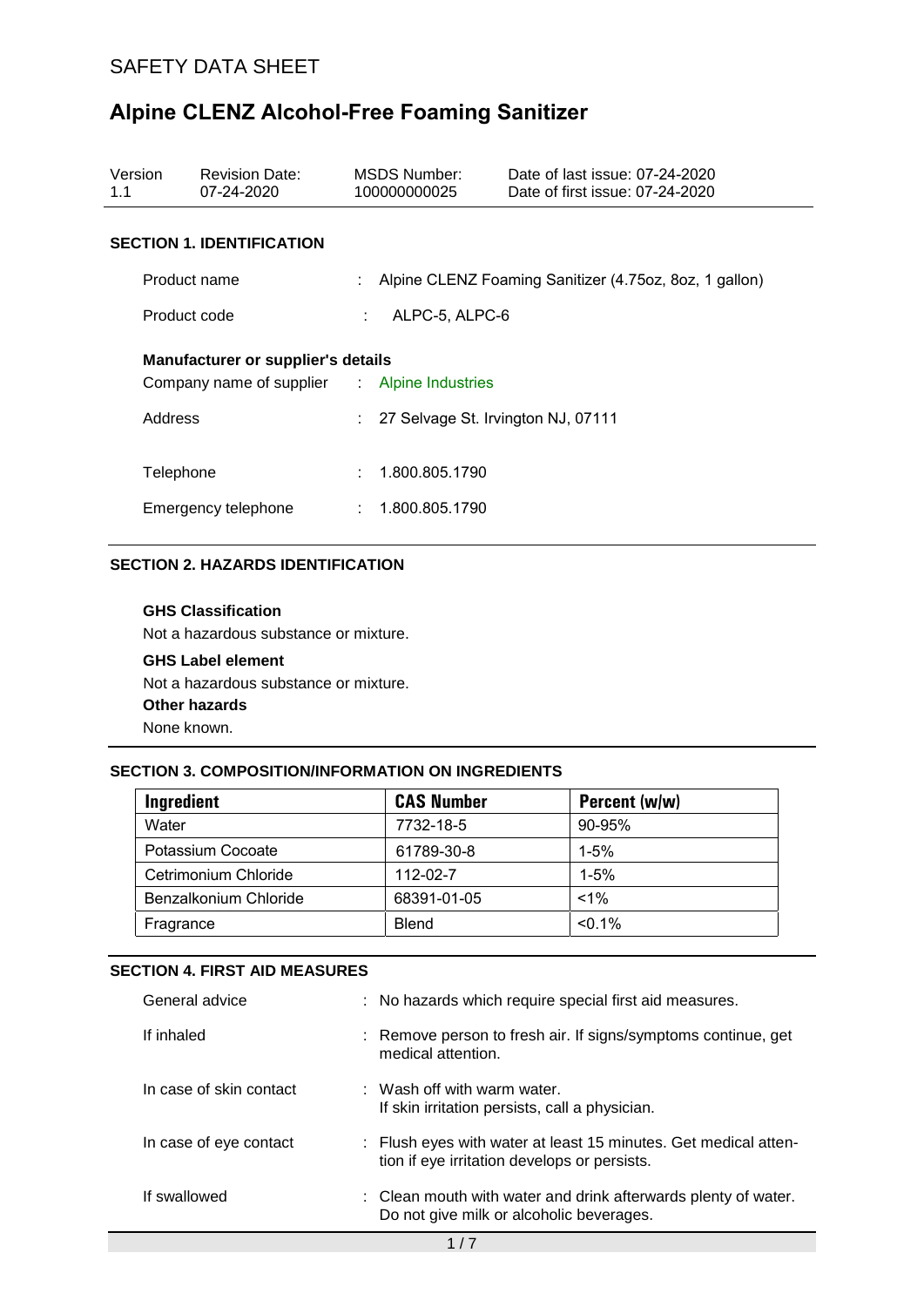| Version<br>1.1                                                    | <b>Revision Date:</b><br>$07 - 24 - 2020$ | MSDS Number:<br>100000003295 | Date of last issue: 07-24-2020<br>Date of first issue: 07-24-2020 |  |  |
|-------------------------------------------------------------------|-------------------------------------------|------------------------------|-------------------------------------------------------------------|--|--|
|                                                                   |                                           | immediately.                 | If symptoms persist, call a physician or Poison Control Center    |  |  |
| Most important symptoms<br>and effects, both acute and<br>delayed |                                           | : No information available.  |                                                                   |  |  |
|                                                                   | Notes to physician                        | : No information available.  |                                                                   |  |  |
|                                                                   |                                           |                              |                                                                   |  |  |

## **SECTION 5. FIRE-FIGHTING MEASURES**

| Suitable extinguishing media                      |                       | : Use extinguishing measures that are appropriate to local<br>circumstances and the surrounding environment. |
|---------------------------------------------------|-----------------------|--------------------------------------------------------------------------------------------------------------|
| Hazardous combustion prod-<br>ucts                | hydrocarbons (smoke). | : Carbon monoxide, carbon dioxide and unburned                                                               |
| Further information                               |                       | : Standard procedure for chemical fires.                                                                     |
| Special protective equipment<br>for fire-fighters |                       | : In the event of fire, wear self-contained breathing apparatus.                                             |

#### **SECTION 6. ACCIDENTAL RELEASE MEASURES**

| Personal precautions, protec-<br>tive equipment and emer-<br>gency procedures | : Not required under normal use.<br>No conditions to be specially mentioned.                                 |
|-------------------------------------------------------------------------------|--------------------------------------------------------------------------------------------------------------|
| Environmental precautions                                                     | : No special environmental precautions required.                                                             |
| Methods and materials for<br>containment and cleaning up                      | : Wipe up with absorbent material (e.g. cloth, fleece).<br>Keep in suitable, closed containers for disposal. |

#### **SECTION 7. HANDLING AND STORAGE**

| Advice on protection against<br>fire and explosion | : Normal measures for preventive fire protection.                                |
|----------------------------------------------------|----------------------------------------------------------------------------------|
| Advice on safe handling                            | : For personal protection see section 8.<br>No special handling advice required. |
| Conditions for safe storage                        | : Store at room temperature in the original container.                           |
| Materials to avoid                                 | : No special restrictions on storage with other products.                        |

### **SECTION 8. EXPOSURE CONTROLS/PERSONAL PROTECTION**

#### **Ingredients with workplace control parameters**

Contains no substances with occupational exposure limit values.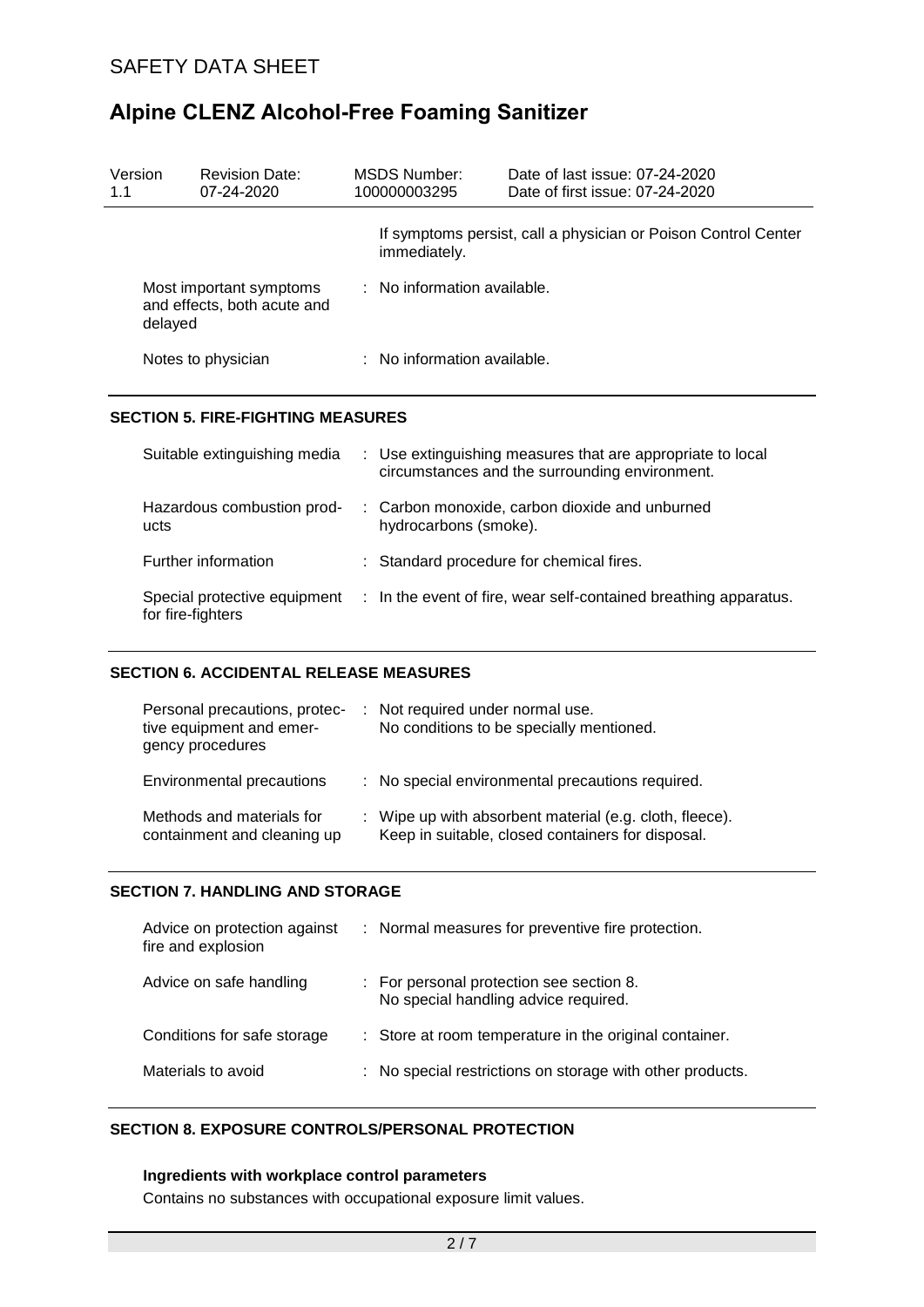| Version<br>1.1 |                | <b>Revision Date:</b><br>07-24-2020 | MSDS Number:<br>100000003295           | Date of last issue: 07-24-2020<br>Date of first issue: 07-24-2020 |
|----------------|----------------|-------------------------------------|----------------------------------------|-------------------------------------------------------------------|
|                |                | <b>Engineering measures</b>         | : none                                 |                                                                   |
|                |                | Personal protective equipment       |                                        |                                                                   |
|                |                | Respiratory protection              | required.                              | : No personal respiratory protective equipment normally           |
|                |                | Hand protection                     |                                        |                                                                   |
|                | <b>Remarks</b> |                                     | : not required under normal use        |                                                                   |
|                | Eye protection |                                     | : not required under normal use        |                                                                   |
|                |                | Skin and body protection            | $:$ Not applicable                     |                                                                   |
|                |                | Protective measures                 |                                        | : No special protective equipment required.                       |
|                |                | Hygiene measures                    | : General industrial hygiene practice. |                                                                   |

## **SECTION 9. PHYSICAL AND CHEMICAL PROPERTIES**

| Appearance                                      |    | : liquid             |
|-------------------------------------------------|----|----------------------|
| Color                                           |    | $:$ amber            |
| Odor                                            |    | : pleasant           |
| рH                                              |    | $: 4.5 - 6.5$        |
| Melting point/range                             |    | : 0 °C               |
| Boiling point/boiling range                     |    | : $100 °C$           |
| Flash point                                     |    | : does not flash     |
| Upper explosion limit                           |    | : Not applicable     |
| Lower explosion limit                           | t. | Not applicable       |
| Vapor pressure                                  |    | : similar to water   |
| Solubility(ies)<br>Solubility in other solvents |    | : completely soluble |

## **SECTION 10. STABILITY AND REACTIVITY**

| Reactivity                              | : Stable under recommended storage conditions.        |
|-----------------------------------------|-------------------------------------------------------|
| Chemical stability                      | : No decomposition if stored and applied as directed. |
| Possibility of hazardous reac-<br>tions | : No hazards to be specially mentioned.               |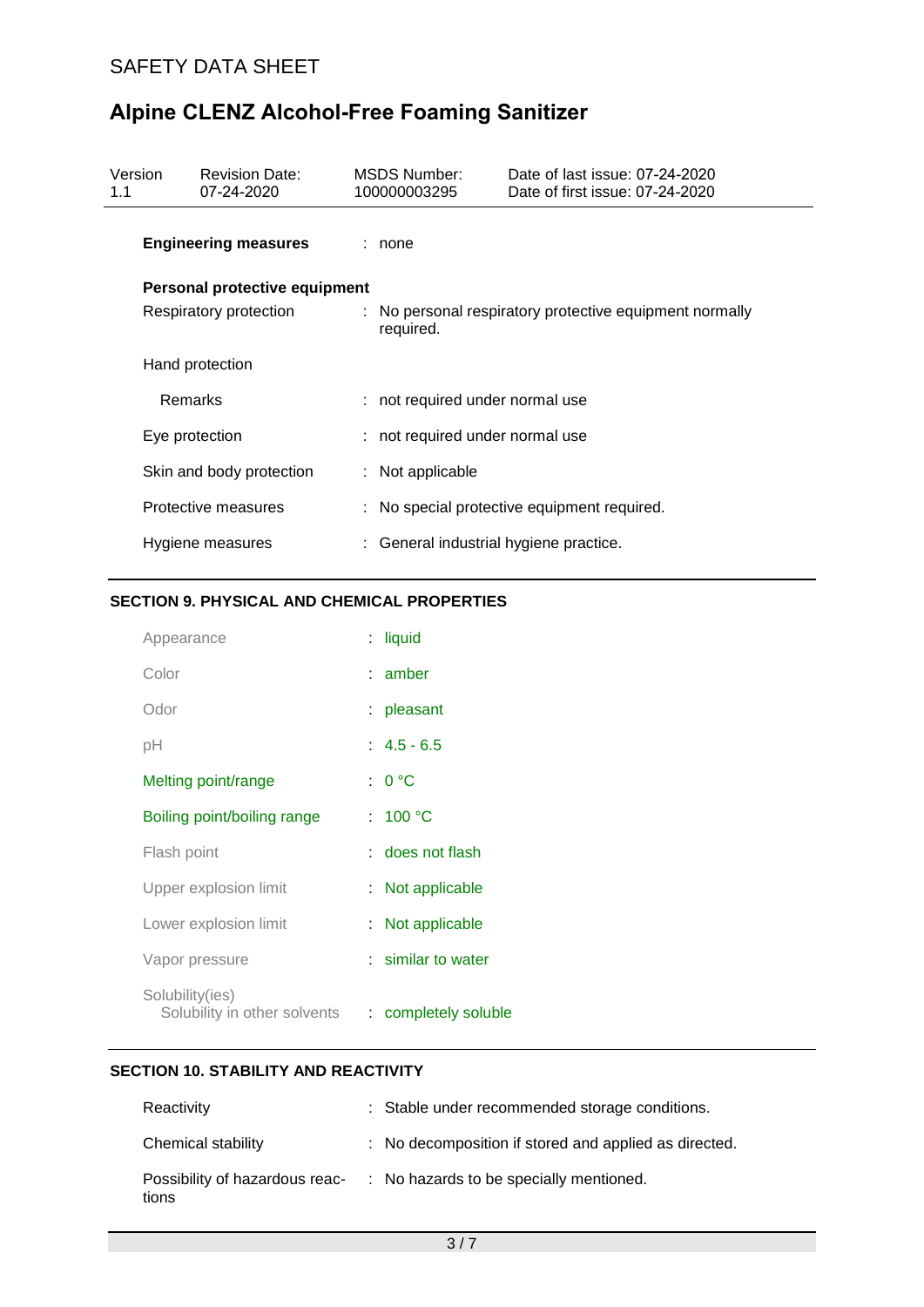## SAFETY DATA SHEET

# **Alpine CLENZ Alcohol-Free Foaming Sanitizer**

| Version<br>1.1 | <b>Revision Date:</b><br>07-24-2020                                                                                                                                                         | <b>MSDS Number:</b><br>100000003295                                      | Date of last issue: 07-24-2020<br>Date of first issue: 07-24-2020                                                                    |
|----------------|---------------------------------------------------------------------------------------------------------------------------------------------------------------------------------------------|--------------------------------------------------------------------------|--------------------------------------------------------------------------------------------------------------------------------------|
|                | Conditions to avoid                                                                                                                                                                         | : No data available                                                      |                                                                                                                                      |
|                | <b>SECTION 11. TOXICOLOGICAL INFORMATION</b>                                                                                                                                                |                                                                          |                                                                                                                                      |
|                | <b>Acute toxicity</b><br>Not classified based on available information.                                                                                                                     |                                                                          |                                                                                                                                      |
|                | <b>Product:</b><br>Acute oral toxicity                                                                                                                                                      | : Acute toxicity estimate: $> 5,000$ mg/kg<br>Method: Calculation method |                                                                                                                                      |
|                | Acute dermal toxicity                                                                                                                                                                       | : Acute toxicity estimate: $> 5,000$ mg/kg<br>Method: Calculation method |                                                                                                                                      |
|                | <b>Skin corrosion/irritation</b><br>Not classified based on available information.                                                                                                          |                                                                          |                                                                                                                                      |
|                | <b>Product:</b><br>Result: No skin irritation                                                                                                                                               |                                                                          |                                                                                                                                      |
|                | Serious eye damage/eye irritation<br>Not classified based on available information.                                                                                                         |                                                                          |                                                                                                                                      |
|                | Product:<br>Result: No eye irritation                                                                                                                                                       |                                                                          |                                                                                                                                      |
|                | <b>Respiratory or skin sensitization</b><br>Skin sensitization: Not classified based on available information.<br>Respiratory sensitization: Not classified based on available information. |                                                                          |                                                                                                                                      |
|                | <b>Product:</b><br>Remarks: No data available                                                                                                                                               |                                                                          |                                                                                                                                      |
|                | <b>Germ cell mutagenicity</b><br>Not classified based on available information.                                                                                                             |                                                                          |                                                                                                                                      |
|                | Carcinogenicity                                                                                                                                                                             |                                                                          |                                                                                                                                      |
|                | Not classified based on available information.<br><b>IARC</b>                                                                                                                               | human carcinogen by IARC.                                                | No ingredient of this product present at levels greater than or<br>equal to 0.1% is identified as probable, possible or confirmed    |
|                | <b>OSHA</b>                                                                                                                                                                                 | gen by OSHA.                                                             | No ingredient of this product present at levels greater than or<br>equal to 0.1% is identified as a carcinogen or potential carcino- |
|                | <b>NTP</b>                                                                                                                                                                                  | by NTP.                                                                  | No ingredient of this product present at levels greater than or<br>equal to 0.1% is identified as a known or anticipated carcinogen  |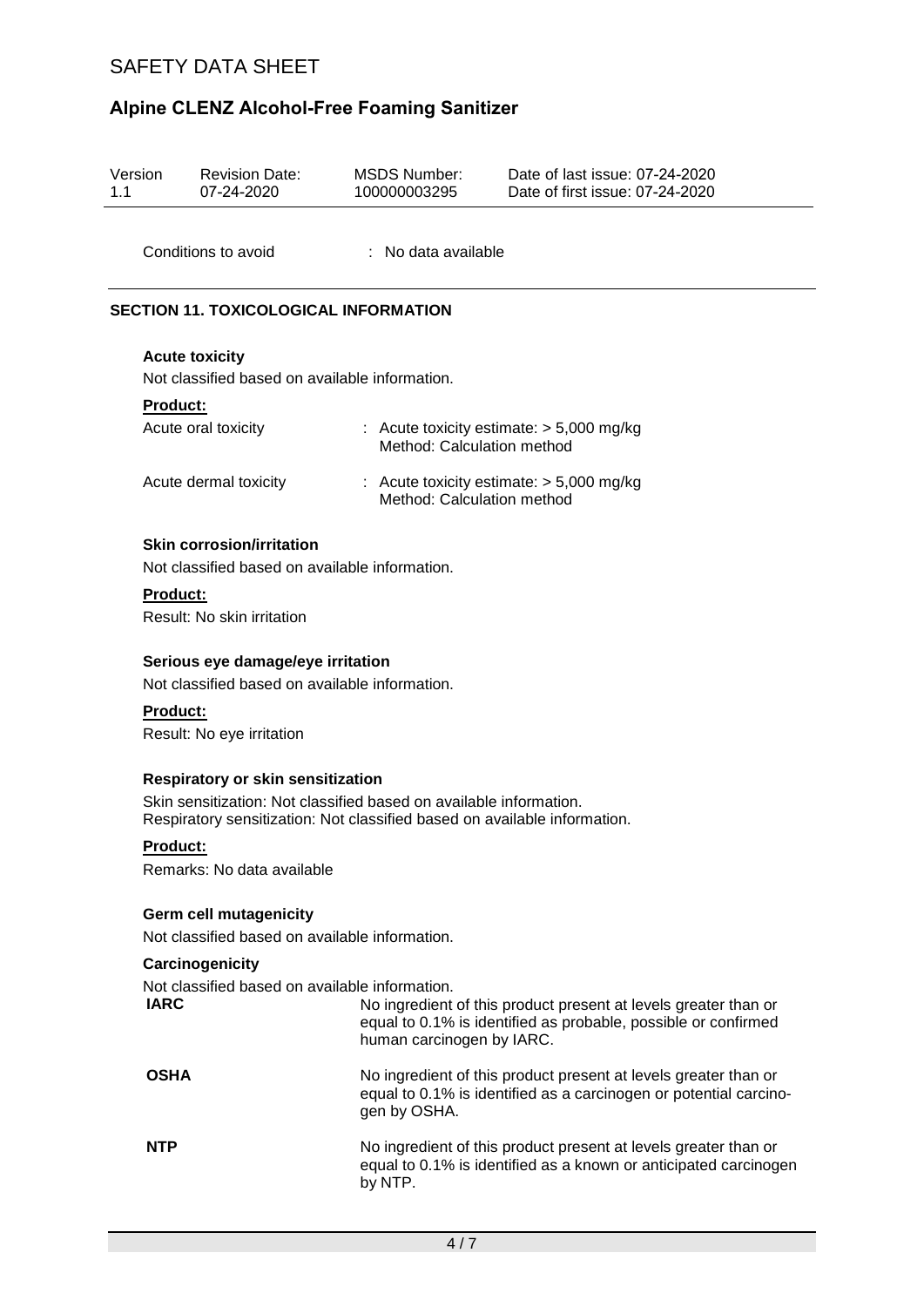## SAFETY DATA SHEET

## **Alpine CLENZ Alcohol-Free Foaming Sanitizer**

| 1.1 | Version<br><b>Revision Date:</b><br>07-24-2020                                |                                                                                 |  | <b>MSDS Number:</b><br>100000003295 | Date of last issue: 07-24-2020<br>Date of first issue: 07-24-2020 |  |  |  |
|-----|-------------------------------------------------------------------------------|---------------------------------------------------------------------------------|--|-------------------------------------|-------------------------------------------------------------------|--|--|--|
|     |                                                                               | <b>Reproductive toxicity</b><br>Not classified based on available information.  |  |                                     |                                                                   |  |  |  |
|     | <b>STOT-single exposure</b><br>Not classified based on available information. |                                                                                 |  |                                     |                                                                   |  |  |  |
|     |                                                                               | <b>STOT-repeated exposure</b><br>Not classified based on available information. |  |                                     |                                                                   |  |  |  |
|     | <b>Aspiration toxicity</b><br>Not classified based on available information.  |                                                                                 |  |                                     |                                                                   |  |  |  |
|     | <b>Experience with human exposure</b>                                         |                                                                                 |  |                                     |                                                                   |  |  |  |
|     | <b>Product:</b><br>Inhalation                                                 |                                                                                 |  |                                     | Remarks: No human information is available.                       |  |  |  |
|     | Skin contact                                                                  |                                                                                 |  |                                     | Remarks: No human information is available.                       |  |  |  |
|     | Eye contact                                                                   |                                                                                 |  |                                     | : Remarks: No human information is available.                     |  |  |  |
|     | Ingestion                                                                     |                                                                                 |  |                                     | $\therefore$ Remarks: No human information is available.          |  |  |  |
|     |                                                                               | <b>Further information</b>                                                      |  |                                     |                                                                   |  |  |  |
|     | <b>Product:</b>                                                               | Remarks: No data available                                                      |  |                                     |                                                                   |  |  |  |

### **SECTION 12. ECOLOGICAL INFORMATION**

| <b>Ecotoxicity</b><br>No data available                                                                     |
|-------------------------------------------------------------------------------------------------------------|
| <b>Persistence and degradability</b><br>No data available                                                   |
| <b>Bioaccumulative potential</b><br>No data available                                                       |
| <b>Mobility in soil</b><br>No data available                                                                |
| Other adverse effects                                                                                       |
| <b>Product:</b><br>Additional ecological infor-<br>: There is no data available for this product.<br>mation |
|                                                                                                             |

### **SECTION 13. DISPOSAL CONSIDERATIONS**

### **Disposal methods**

Waste from residues : Offer surplus and non-recyclable solutions to a licensed dis-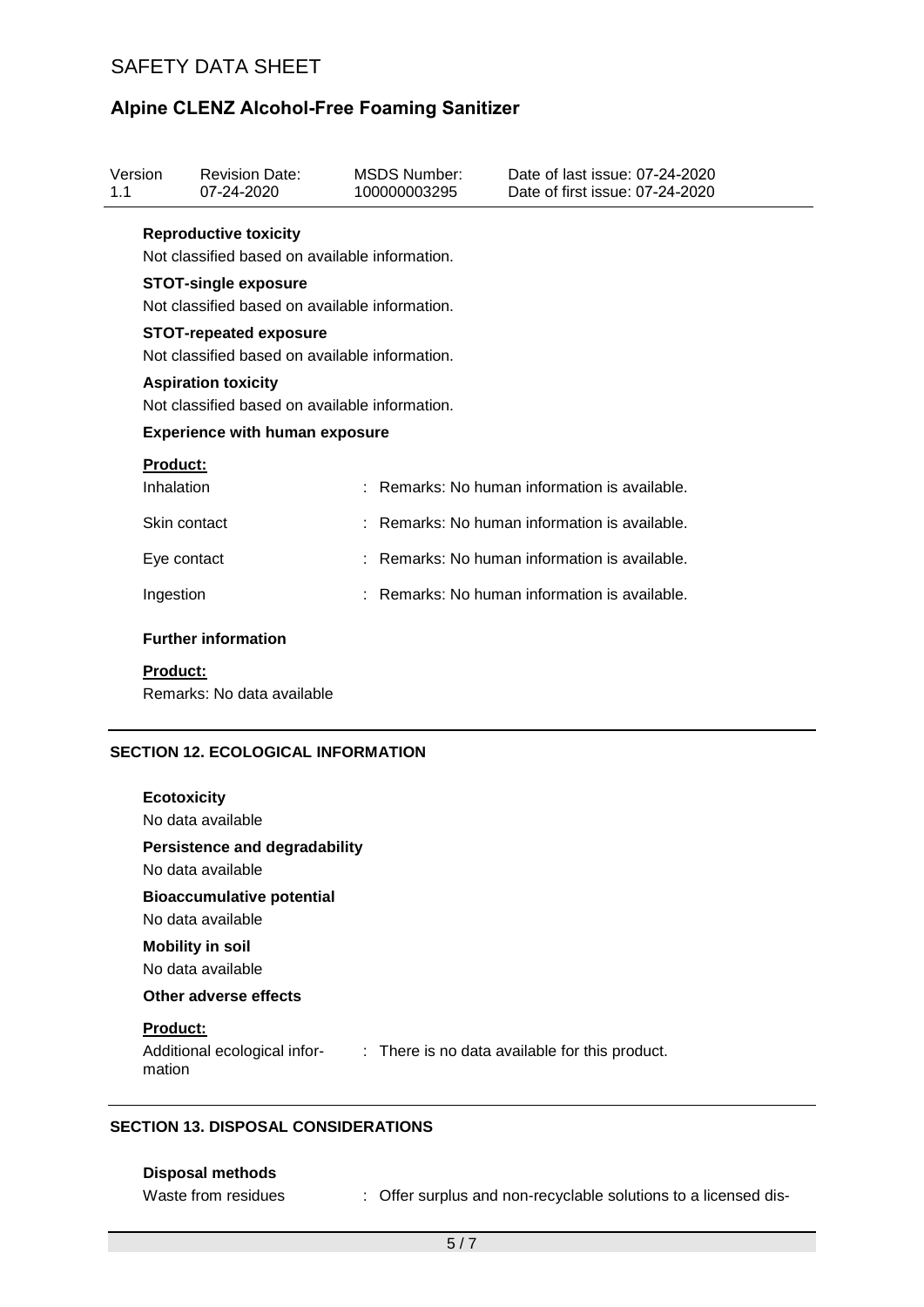## SAFETY DATA SHEET

## **Alpine CLENZ Alcohol-Free Foaming Sanitizer**

| Version<br>1.1                                                | <b>Revision Date:</b><br>07-24-2020                                                                                                               | <b>MSDS Number:</b><br>100000003295 | Date of last issue: 07-24-2020<br>Date of first issue: 07-24-2020                                                                             |  |  |  |  |  |
|---------------------------------------------------------------|---------------------------------------------------------------------------------------------------------------------------------------------------|-------------------------------------|-----------------------------------------------------------------------------------------------------------------------------------------------|--|--|--|--|--|
|                                                               | posal company.                                                                                                                                    |                                     |                                                                                                                                               |  |  |  |  |  |
|                                                               | Contaminated packaging<br>: Empty remaining contents.                                                                                             |                                     |                                                                                                                                               |  |  |  |  |  |
| <b>SECTION 14. TRANSPORT INFORMATION</b>                      |                                                                                                                                                   |                                     |                                                                                                                                               |  |  |  |  |  |
|                                                               | <b>International Regulation</b>                                                                                                                   |                                     |                                                                                                                                               |  |  |  |  |  |
|                                                               | Transport in bulk according to Annex II of MARPOL 73/78 and the IBC Code<br>Not applicable for product as supplied.<br><b>Domestic regulation</b> |                                     |                                                                                                                                               |  |  |  |  |  |
|                                                               | <b>SECTION 15. REGULATORY INFORMATION</b>                                                                                                         |                                     |                                                                                                                                               |  |  |  |  |  |
| <b>EPCRA - Emergency Planning and Community Right-to-Know</b> |                                                                                                                                                   |                                     |                                                                                                                                               |  |  |  |  |  |
|                                                               | SARA 311/312 Hazards<br>$:$ No SARA Hazards                                                                                                       |                                     |                                                                                                                                               |  |  |  |  |  |
| <b>US State Regulations</b>                                   |                                                                                                                                                   |                                     |                                                                                                                                               |  |  |  |  |  |
| <b>Massachusetts Right To Know</b>                            |                                                                                                                                                   |                                     |                                                                                                                                               |  |  |  |  |  |
|                                                               |                                                                                                                                                   | Know Act.                           | No components are subject to the Massachusetts Right to                                                                                       |  |  |  |  |  |
| <b>California Prop 65</b>                                     |                                                                                                                                                   |                                     | This product does not contain any chemicals known to the<br>State of California to cause cancer, birth, or any other<br>reproductive defects. |  |  |  |  |  |
|                                                               | <b>SECTION 16. OTHER INFORMATION</b>                                                                                                              |                                     |                                                                                                                                               |  |  |  |  |  |
|                                                               | <b>Further information</b>                                                                                                                        |                                     |                                                                                                                                               |  |  |  |  |  |
|                                                               | NFPA:<br>Flammability                                                                                                                             |                                     | HMIS III:                                                                                                                                     |  |  |  |  |  |
|                                                               |                                                                                                                                                   |                                     | <b>HEALTH</b><br>1                                                                                                                            |  |  |  |  |  |

**0 6 ELAMMABILITY** 

Special hazard. 0 = not significant, 1 =Slight, 2 = Moderate, 3 = High

**PHYSICAL HAZARD**

4 = Extreme, \* = Chronic

**0**

**0**

Revision Date : 03-22-2016

Instability

Health

**1**